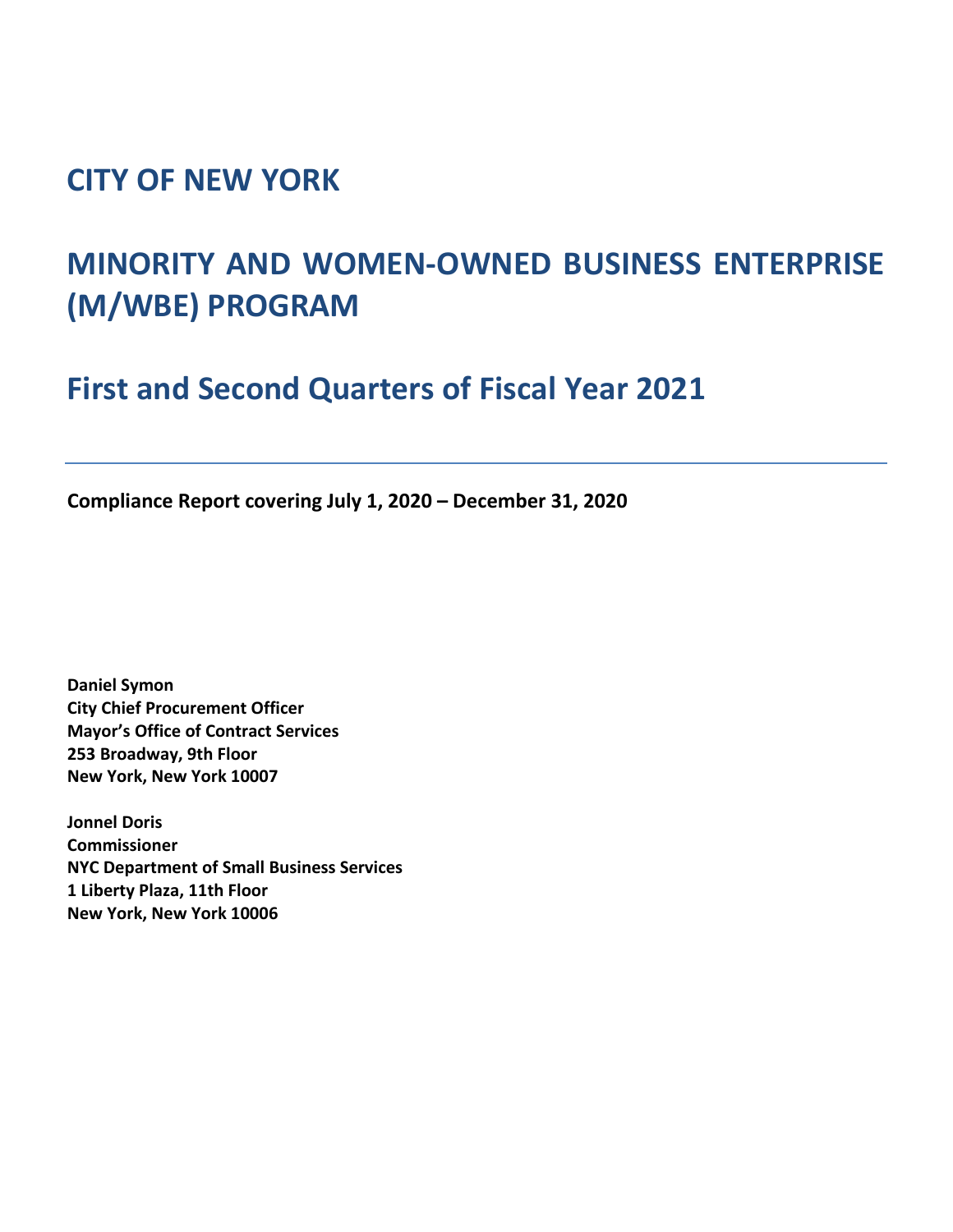### **Table of Contents**

| 3              |
|----------------|
| $\overline{3}$ |
| $\overline{4}$ |
| 5              |
| 6              |
| 6              |
| 8              |
| 8              |
| 8              |
| 9              |
| 12             |
| 13             |
| 14             |
| 14             |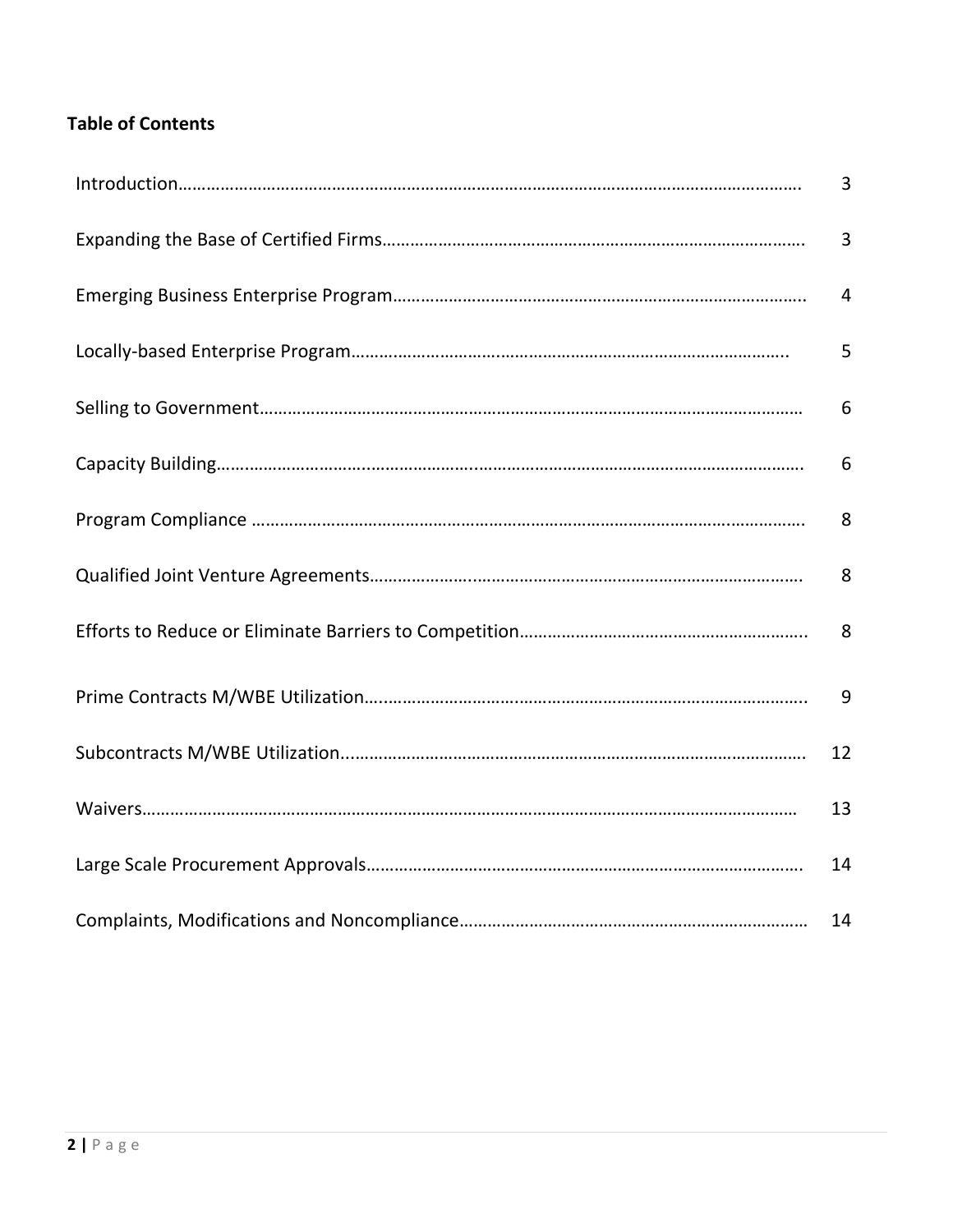#### **Introduction**

This report describes the City's efforts to ensure minority and women-owned businesses have greater access to public contracting opportunities. The reporting period covers program accomplishments for the first two quarters of Fiscal Year 2021 (July 1, 2020 – December 31, 2020). As per the New York City Administrative Code §6-129(l)1, the report is jointly submitted by the Director of the Mayor's Office of Contract Services (MOCS), as City Chief Procurement Officer, and by the Commissioner of the Department of Small Business Services (SBS).

This report summarizes program activity, prime contract, and subcontract utilization data for City-certified Minority and Women-Owned Business Enterprises (M/WBEs) and Emerging Business Enterprises (EBEs), as well as additional data specified in Section 6-129 of the New York City Administrative Code. The report covers prime contracts that were registered, and approved subcontracts with a start date in the first two quarters of FY 2021, including procurements that were solicited before LL 1 became effective and are subject to LL 129.<sup>1</sup> The City's M/WBE program is led by J. Phillip Thompson, Deputy Mayor for Strategic Initiatives and Citywide M/WBE Director, and administered in partnership with the Mayor's Office of M/WBEs (OM/WBE), SBS and MOCS.

In addition to the requirement that the City find vendors responsible, State law also requires that most contracts be awarded to the lowest responsive bidder or the best proposer. SBS has worked aggressively to expand opportunities for minority and women-owned firms by connecting them to a comprehensive range of programs that provide procurement technical assistance and capacity building support, as well as other resources to help them navigate and compete in the public procurement marketplace. During the first two quarters of FY 2021, M/WBEs were awarded over \$226 million in prime contracts subject to the M/WBE program and over \$56 million in eligible subcontracts. The City achieved a combined prime and subcontract utilization of 21%.

#### **Expanding the Base of Certified Firms**

SBS continues to increase the participation of M/WBE firms in City contracting by expanding its base of certified businesses. During the certification process, a company's ownership and management structure is

 $1$ LL 1 amended the law that created the City's M/WBE program, LL 129 of 2005. The new law took effect on July 1, 2013.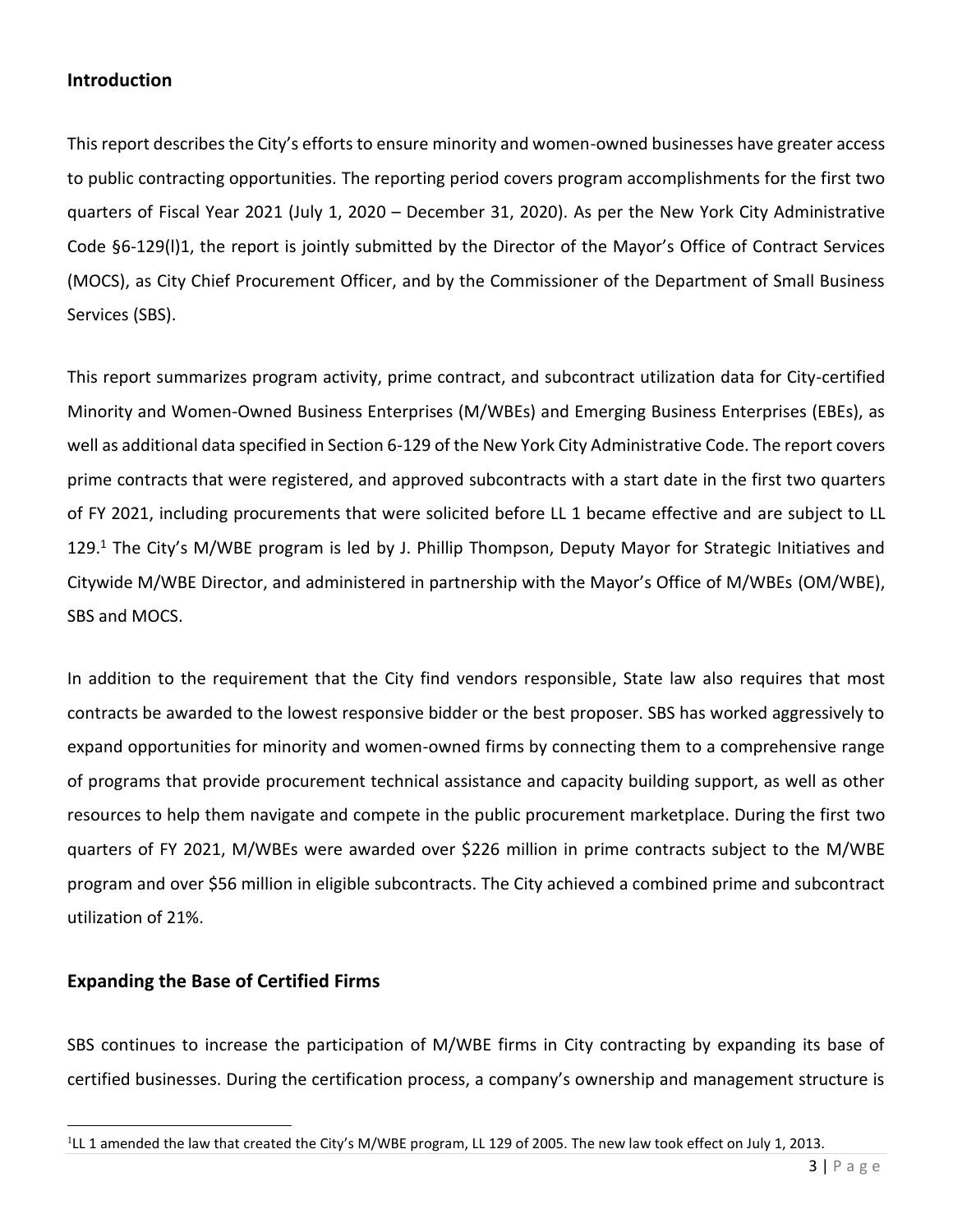thoroughly reviewed to ensure the applicant performs the key functions of the business. The NYC Online Certification Portal [\(https://sbsconnect.nyc.gov/\)](https://sbsconnect.nyc.gov/) allows M/WBE firms to certify and recertify online, check the status of applications and update their business profiles to better promote themselves to buyers. In addition to the regular certification workshops, during the reporting period, SBS continued to hold one-onone certification assistance sessions. These sessions helped ensure that firms submitted complete and quality application packages, reduced back and forth and delays, and increased the chances of obtaining certification. In the first two quarters of FY 2021, SBS conducted 29 certification workshops and application review sessions for 617 businesses.

Various community partners help extend the reach of SBS certification outreach efforts. Businesses receive assistance in applying for certification from these organizations, including the New York City Council-funded community-based groups that comprise the M/WBE Leadership Association, and the SBS network of Business Solutions Centers located throughout the five boroughs. This helps to ensure a higher quality application, making the submission and the certification review process easier and simpler. Between July and December 2020, SBS certified 696 new M/WBEs and recertified 486 M/WBEs, bringing the total number of City-certified companies to 10,330 as of December 31, 2020. Community partners help support the business growth of M/WBEs with marketing workshops, networking events, and business development services. During the reporting period, SBS collaborated with local development corporations, trade associations, industry membership organizations, and local chambers of commerce on 58 events to spread the word about the benefits of certification and the range of capacity-building services available citywide to help businesses grow.

#### **Emerging Business Enterprise Program**

Local Law 12 of 2006 created the Emerging Business Enterprise ("EBE") program, directed at expanding procurement opportunities to disadvantaged businesses. Although similar outreach approaches and capacity-building initiatives were and continue to be undertaken by SBS to successfully implement the M/WBE and EBE programs (SBS often targets potential M/WBE and EBE groups simultaneously), the outcomes of such measures are quite different. Similar to the federal DBE program, eligibility for EBE certification under the City's program requires that applicants satisfy a two-prong test of economic disadvantage and social disadvantage. Where social disadvantage is presumed for M/WBEs and further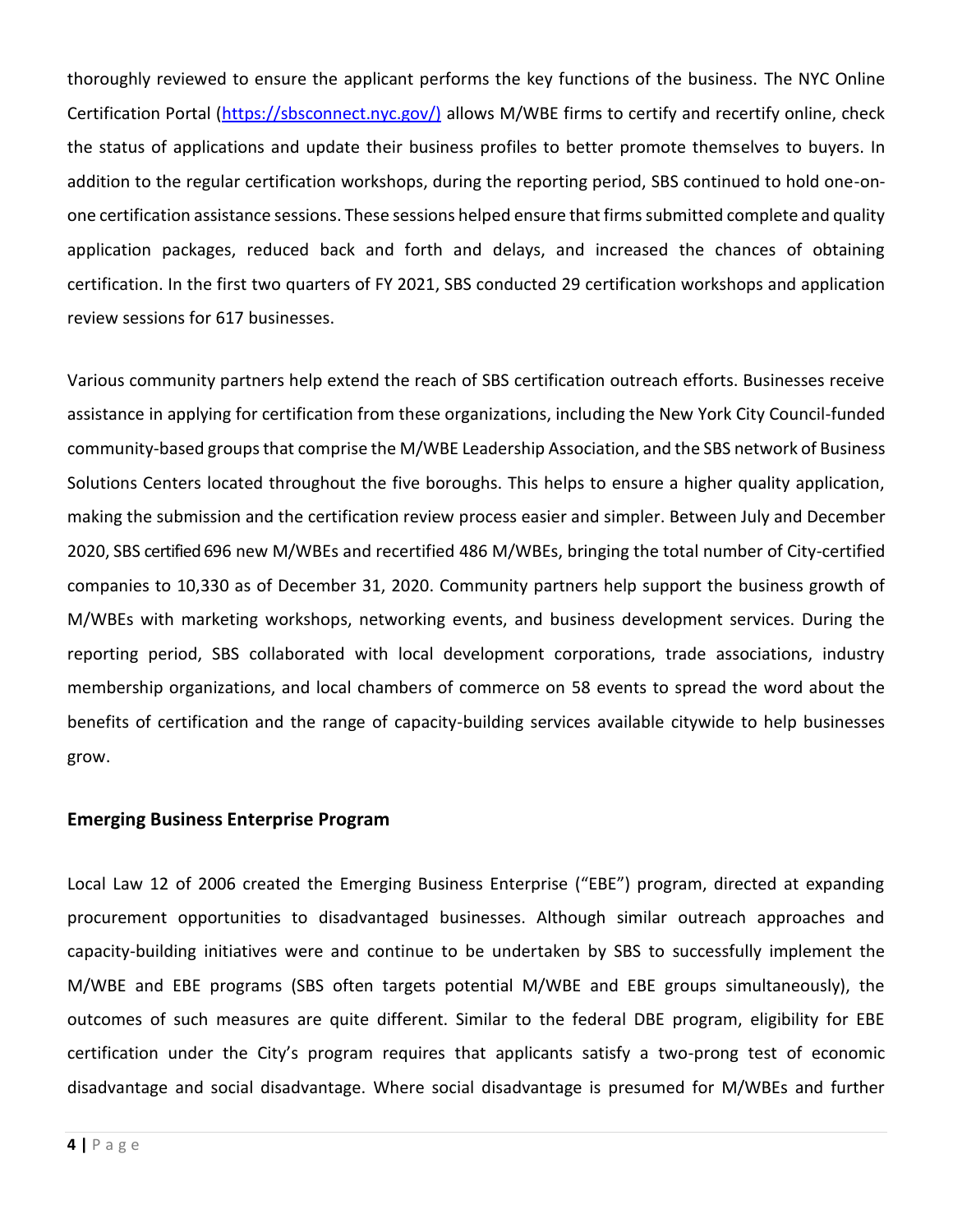evaluation of social or economic disadvantage criteria is not required for those individuals, the City's program criteria relies on individual and specific determinations of an applicant's disadvantage. As of December 31, 2020, there were 25 certified EBE companies. Unlike the M/WBE program, limited participation in the EBE program has made it difficult for City agencies to set goals on contracts. During the reporting period, EBEs were awarded a total of \$236,183 in all types of prime contracts and subcontracts. SBS continues to strive towards increasing participation in the EBE program through a wide range of outreach efforts regularly conducted with businesses and community partners. Once increased participation in the EBE program is achieved, City agencies will have sufficient availability of certified EBE firms needed to set feasible contract goals.

#### **Locally-based Enterprise Program**

Although the Locally Based Enterprises (LBE) program is not referenced in Administrative Code §6-129, LBE is a certification category administered by SBS, and the applicability of the LBE program in City procurement is impacted by the M/WBE program. As set forth in Administrative Code §6-108.1, the LBE program is designed to promote the growth of small construction firms through greater access to contracting opportunities with the City. Generally, the program requires agencies to utilize LBEs as a prime or subcontractor on specific construction contracts. However, the number of contracts subject to the LBE program has substantially decreased in recent years due to other goal-setting programs established by the City, State and federal governments. Under the LBE program rules, contracts are excluded from the program if they are federally or State funded and subject to their requisite goal programs. Federally funded construction projects are generally subject to the Disadvantaged Business Enterprise program, and State funded contracts are subject to other goals requirements as well, including Article 15-A of the New York State Executive Law. As many City construction contracts are federally and State funded and subject to subcontracting goals under those programs, they are not covered by the LBE program. With the creation of the City's M/WBE program, M/WBE subcontracting goals are applied to City funded construction contracts in lieu of LBE goals. Accordingly, this further limits the applicability of the LBE requirements.

As of December 31, 2020, there were a total number of 17 LBE certified firms. Many of our LBEs are also certified as M/WBEs and can be considered for subcontracting opportunities on City construction projects with M/WBE goals. During the reporting period, LBEs were awarded \$2,520,587 in all types of prime contracts and subcontracts.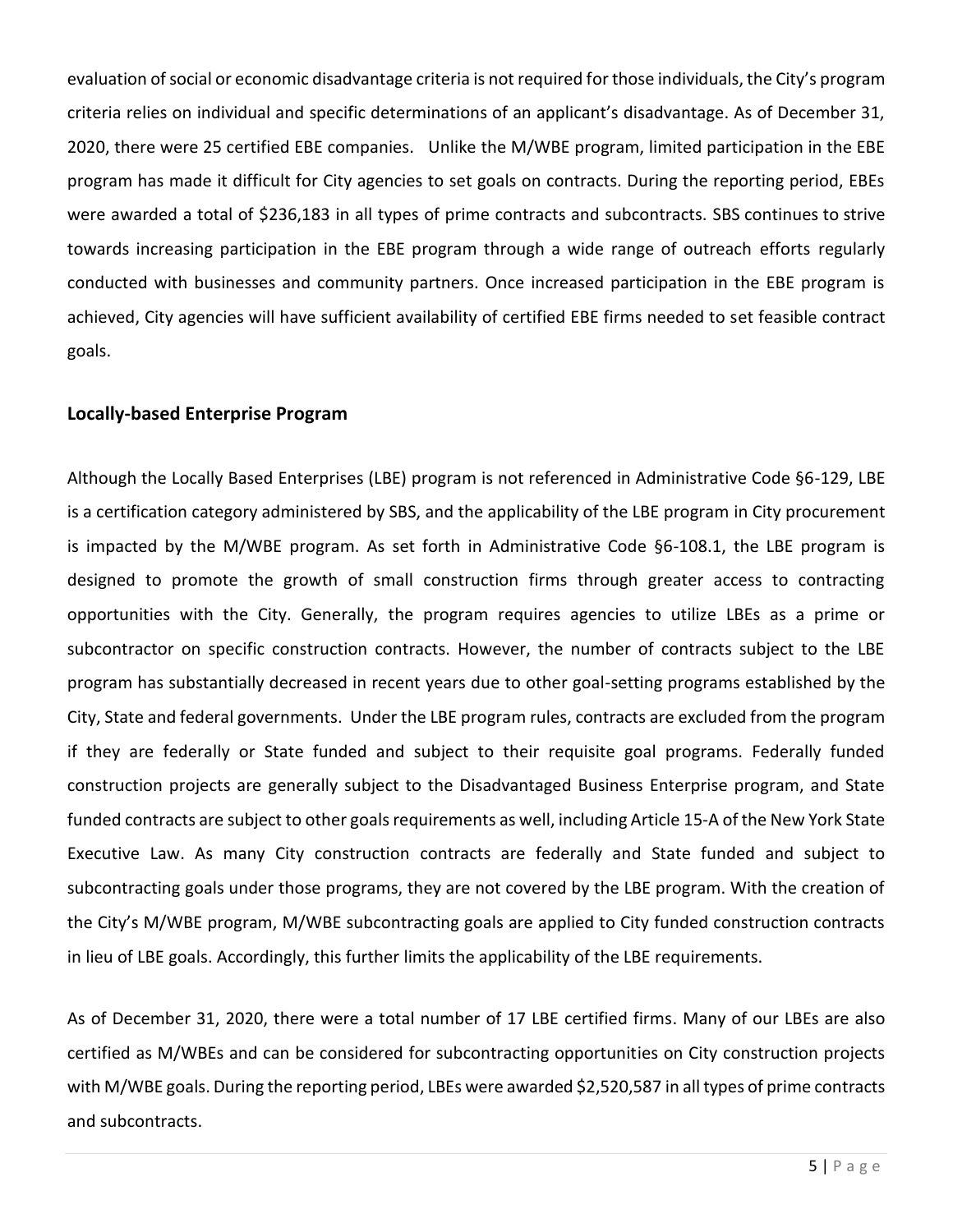#### **Selling to Government**

SBS offers selling to government services that help M/WBEs navigate the City's procurement system. Services are provided through a combination of workshops and one-on-one assistance. To be an effective bidder on City contracts, an M/WBE must understand the City's procurement rules and how to respond to solicitations. M/WBEs must also maintain the most up-to-date information on their profile in the SBS Online Directory of Certified Businesses [\(www.nyc.gov/buycertified\) a](http://www.nyc.gov/buycertified))nd other City procurement systems. In the first two quarters of FY 2021, SBS held a total of 18 workshops attended by a total of 721 participants to help M/WBEs build knowledge and understanding of the City's procurement rules, City's procurement portals, how to effectively respond to solicitations, and best practices in contract management.

Also, during the reporting period, 1,003 firms were supported through 1,582 instances of one-on-one technical assistance for submitting the most competitive bids and proposals, navigating government procurement, and successfully performing on contracts with the City.

SBS also works with the New York City Council through the M/WBE Leadership Association to provide certified firms with more capacity-building services, including help applying for loans and surety bonds, preparing bids and proposals, and marketing to both the public and private sector. During the reporting period, member organizations sponsored 36 events, provided 621 one-on-one assistance sessions, assisted with 60 loan applications, and awarded 34 loans to M/WBEs.

#### **Capacity Building**

SBS administers a set of capacity-building programs and services for M/WBEs and small businesses that are designed to help firms better bid on, win, and perform on City contracts.

**Bond Readiness** provides certified construction and trade companies with financial management skills to help them secure or increase surety bonds necessary to compete on City contracts. The program offers a 12 session cohort conducted over 24 weeks that provides classroom instruction, agency participation, training and one-on-one assistance, as well as introductions to a network of surety agents. Firms are encouraged to bid on City contract opportunities where appropriate, while applying for pre-approval for bonding during the program. During the reporting period, 20 firms were enrolled into the program.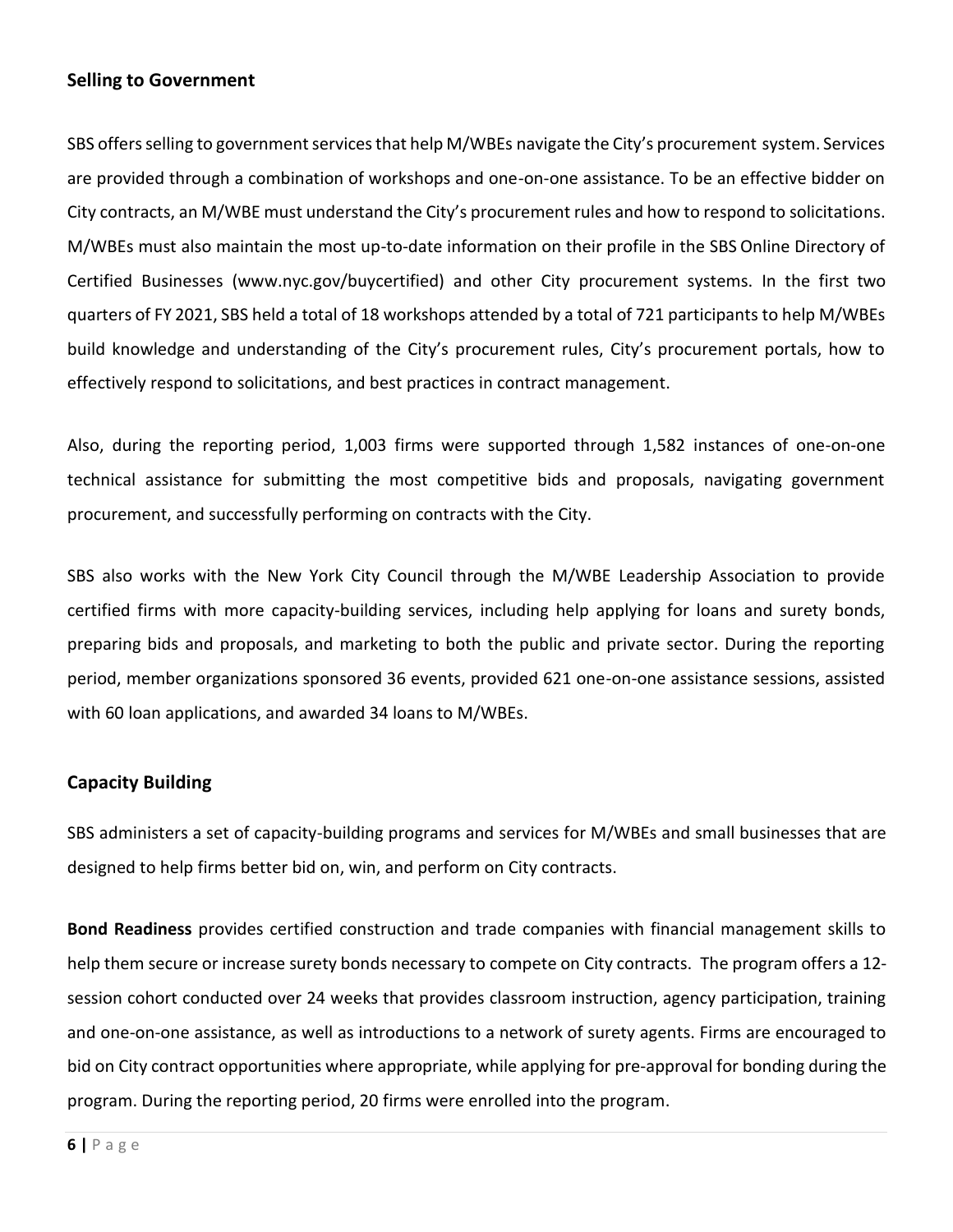**Bonding Services** provides certified construction and trade companies with access to six-hour QuickBooks for Construction clinics, webinars and one-hour one-on-one bonding assistance sessions to assist firms with, respectively, organizing their bookkeeping and accounting practices and preparing applications for bonding, understanding surety bond application preparation concepts, in order to compete for larger City contract opportunities. During the reporting period, there were 6 Quickbook Clinic series events with 166 participants, and 20 firms participated in 39 one-on-one bonding assistance sessions.

The **M/WBE Mentors Program**, which officially launched in January 2021, is designed to create spaces for peer mentorship and networking amongst NYC-certified M/WBEs. Through an event series, founders representing a variety of industries and backgrounds will serve as Mentors to less experienced MWBEs. By mining their own experiences for advice, these mentors provide the insight their peers need to chart their own path of growth through government contracting. During the reporting period, there were 3 M/WBE mentor events with 327 participants.

**Strategic Steps for Growth** is an eight-month executive education program designed for M/WBEs, offered in partnership with the NYU Stern School of Business' W.R. Berkley Innovation Lab and NYU Division of Operations. The program provides participants with a new professional network, including business experts, university professors, and other business owners, and offers guidance for every aspects of business operations as well as a focus on capacity building for City and government contract opportunities for the enrolled M/WBEs. Participants learn the strategic skills needed to run a growing company and create a custom, three-year growth plan for their businesses. In July of the reporting period, thirteen M/WBE firms graduated as part of the 2019-2020 cohort.

New York City Economic Development Corporation and SBS launched the **Contract Financing Loan Fund** in FY 2017. The Loan Fund enhances the ability of business owners to access the capital they need to win, take on and perform successfully on NYC contracts, and reduces the cost of capital to a 3% annual interest rate. During the reporting period, 13 loans of \$2,899,909 were awarded through the Loan Fund.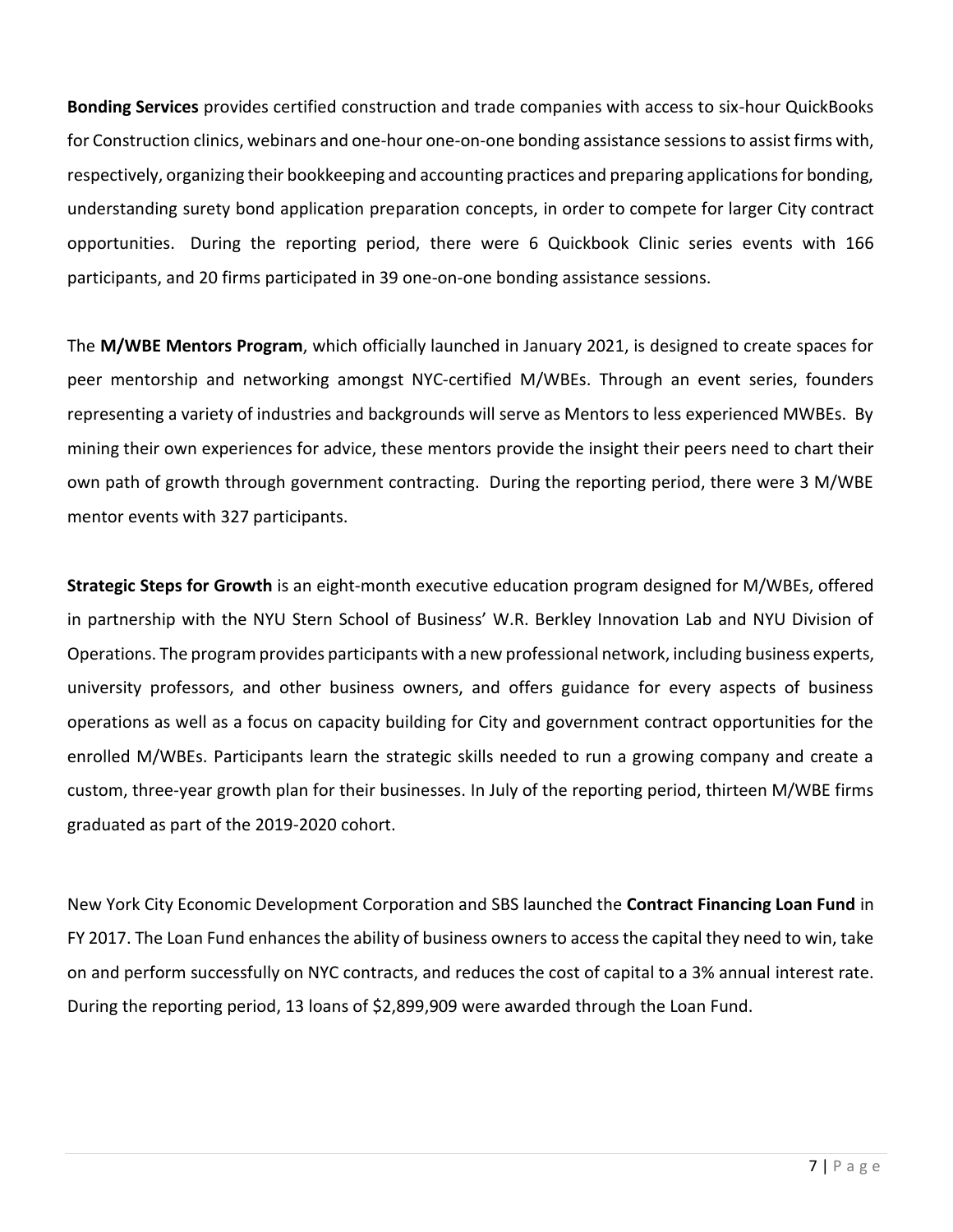#### **Program Compliance**

To ensure that all agency staff responsible for purchasing activities are knowledgeable about the M/WBE program and their agency's goals, SBS and OM/WBE conduct agency training sessions at the Citywide Training Center and specific trainings at agency offices. During the first two quarters of FY 2021, 221 procurement professionals from 34 agencies attended five training sessions. The topics included Local Law 1 implementation, strategies and best practices used to identify M/WBEs for contract opportunities, Online Directory training, and enhancing M/WBE procedures in all contract areas.

In the reporting period, the Director of the City's M/WBE program, Deputy Mayor for Strategic Policy Initiatives J. Phillip Thompson and M/WBE Senior Advisor and Director of the Mayor's Office of M/WBEs Magalie Austin held the first two quarterly compliance meetings with agency commissioners and M/WBE officers to discuss utilization and agency initiatives to increase M/WBE performance. The first quarterly meeting was held on September 17, 2020 and was attended by 146 attendees representing 40 agencies. The second quarterly meeting was held on December 4, 2020 and was attended by 145 attendees representing 43 agencies.

#### **Qualified Joint Venture Agreements**

There were no contracts subject to the M/WBE program awarded to a qualified joint venture during the reporting period.

#### **Efforts to Reduce or Eliminate Barriers to Competition**

To make it easier to do business with the City, agencies are required to post all competitive solicitation materials on the City Record Online, allowing vendors to identify opportunities and download relevant materials from one online location. SBS also continues to assist companies with expediting their payment requests from prime contractors and City agencies.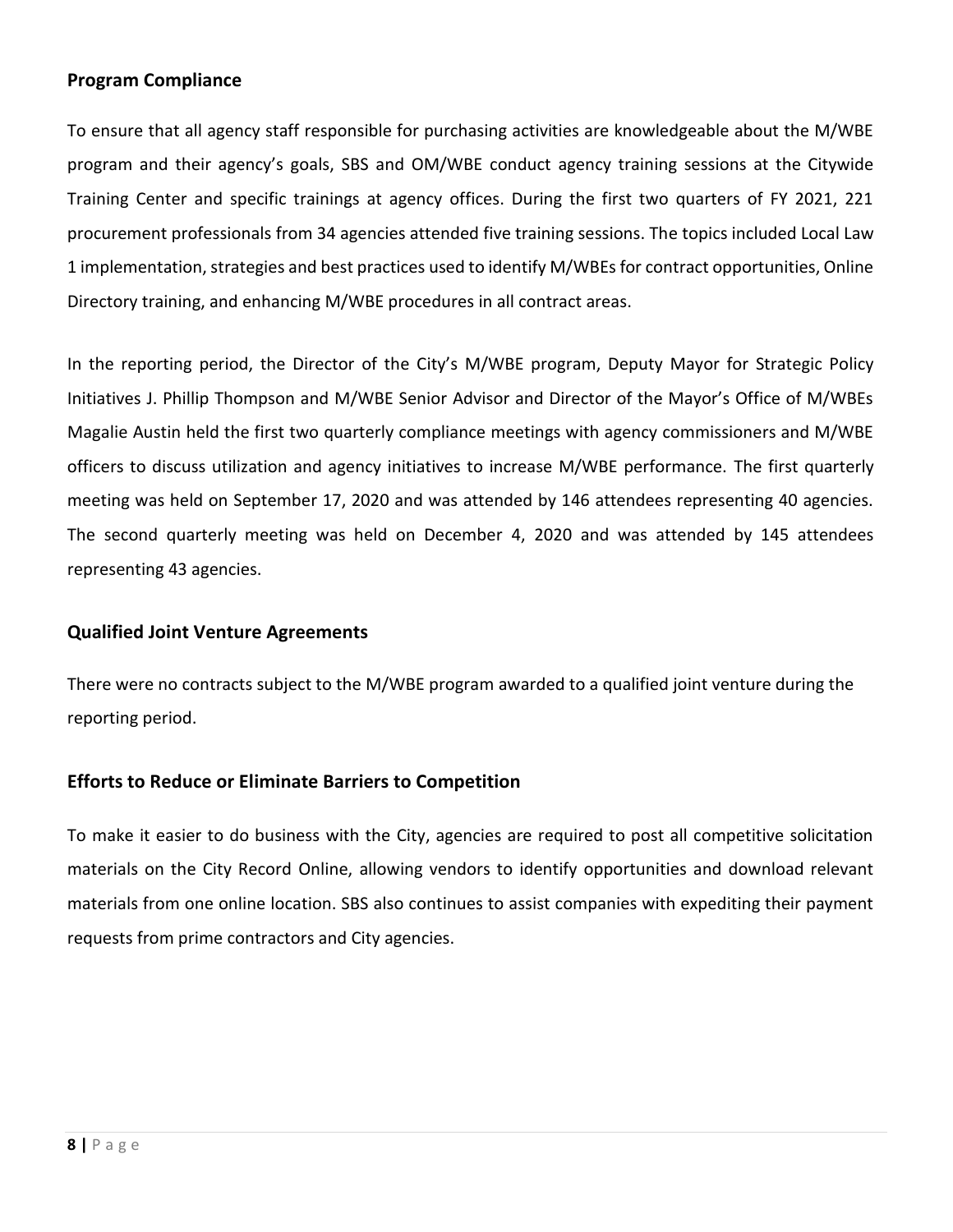#### **Prime Contract M/WBE Utilization**

Table 1 below summarizes prime contracts awarded by City agencies during the first two quarters of FY 2021. M/WBEs were awarded over \$226 million in prime contracts amounting to 17% of all such awards during this reporting period. The prime contracts in this table include industries and awards pursuant to methods subject to the M/WBE program.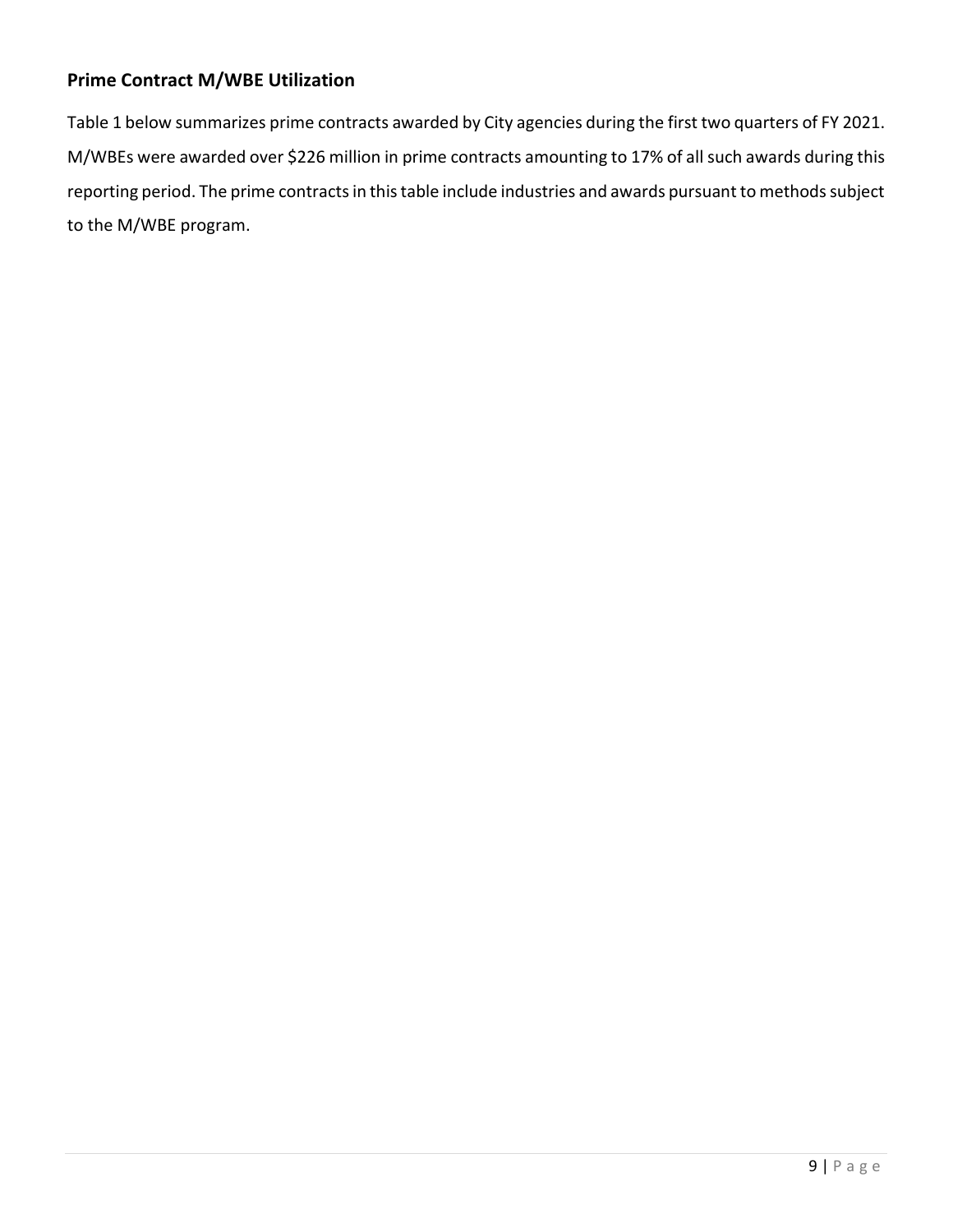| Table 1 - FY 2021 Q1-Q2 - Prime Contracts Utilization by Industry |                |                       |     |                |                       |  |  |  |
|-------------------------------------------------------------------|----------------|-----------------------|-----|----------------|-----------------------|--|--|--|
| <b>Industry/Size Group</b>                                        | M/WBE          |                       |     | <b>Total</b>   |                       |  |  |  |
|                                                                   | Count          | <b>Contract Value</b> | %   | Count          | <b>Contract Value</b> |  |  |  |
| <b>Construction Services</b>                                      | 3,940          | \$125,954,903         | 21% | 5,800          | \$594,311,423         |  |  |  |
| Micro Purchase <sup>2</sup>                                       | 3,914          | \$3,117,553           | 61% | 5,733          | \$5,075,093           |  |  |  |
| Small Purchase <sup>3</sup>                                       | 6              | \$369,870             | 57% | 9              | \$650,628             |  |  |  |
| >\$100K, <= \$1M                                                  | 5              | \$2,463,055           | 46% | 11             | \$5,372,680           |  |  |  |
| $>51M$ , <= $55M$                                                 | 5              | \$10,454,000          | 24% | 15             | \$43,492,541          |  |  |  |
| >\$5M, <=\$25M                                                    | 10             | \$109,550,425         | 32% | 30             | \$344,882,307         |  |  |  |
| $>525M$                                                           | $\mathbf 0$    | \$0                   | 0%  | $\overline{2}$ | \$194,838,174         |  |  |  |
| <b>Goods</b>                                                      | 988            | \$21,562,222          | 58% | 2,119          | \$37,227,286          |  |  |  |
| Micro Purchase                                                    | 786            | \$6,284,633           | 47% | 1,836          | \$13,279,268          |  |  |  |
| <b>Small Purchase</b>                                             | 185            | \$10,825,326          | 71% | 257            | \$15,327,655          |  |  |  |
| >\$100K, <= \$1M                                                  | 17             | \$4,452,263           | 52% | 26             | \$8,620,363           |  |  |  |
| <b>Professional Services</b>                                      | 122            | \$35,179,346          | 10% | 276            | \$367,521,070         |  |  |  |
| Micro Purchase                                                    | 41             | \$548,060             | 39% | 119            | \$1,408,801           |  |  |  |
| <b>Small Purchase</b>                                             | 33             | \$2,070,133           | 57% | 56             | \$3,629,425           |  |  |  |
| >\$100K, <=\$1M                                                   | 37             | \$11,651,588          | 66% | 54             | \$17,624,177          |  |  |  |
| >\$1M, <=\$5M                                                     | 11             | \$20,909,565          | 28% | 35             | \$74,630,544          |  |  |  |
| >\$5M, <=\$25M                                                    | $\pmb{0}$      | \$0                   | 0%  | $\overline{7}$ | \$51,796,230          |  |  |  |
| $>525M$                                                           | $\mathbf 0$    | \$0                   | 0%  | 5              | \$218,431,893         |  |  |  |
| <b>Standardized Services</b>                                      | 1,236          | \$43,562,399          | 15% | 3,867          | \$296,002,997         |  |  |  |
| Micro Purchase                                                    | 1,118          | \$8,576,227           | 37% | 3,630          | \$23,400,319          |  |  |  |
| <b>Small Purchase</b>                                             | 92             | \$5,977,928           | 59% | 153            | \$10,066,181          |  |  |  |
| $>5100K, \leq 51M$                                                | 21             | \$6,621,659           | 34% | 48             | \$19,456,472          |  |  |  |
| >\$1M, <=\$5M                                                     | 3              | \$5,288,336           | 12% | 22             | \$43,132,945          |  |  |  |
| >\$5M, <=\$25M                                                    | $\overline{2}$ | \$17,098,248          | 12% | 12             | \$138,454,534         |  |  |  |
| $>\frac{6}{2}$ 25M                                                | $\mathbf 0$    | \$0                   | 0%  | $\overline{2}$ | \$61,492,546          |  |  |  |
| <b>Total</b>                                                      | 6,286          | \$226,258,870         | 17% | 12,062         | \$1,295,062,775       |  |  |  |
| Micro Purchase                                                    | 5,859          | \$18,526,473          | 43% | 11,318         | \$43,163,481          |  |  |  |
| Small Purchase                                                    | 316            | \$19,243,257          | 65% | 475            | \$29,673,889          |  |  |  |
| >\$100K, <=\$1M                                                   | 80             | \$25,188,566          | 49% | 139            | \$51,073,693          |  |  |  |
| $>51M$ , <= $55M$                                                 | 19             | \$36,651,901          | 23% | 72             | \$161,256,029         |  |  |  |
| >\$5M, <=\$25M                                                    | 12             | \$126,648,673         | 24% | 49             | \$535,133,071         |  |  |  |
| $>\frac{6}{2}$ 25M                                                | 0              | \$0                   | 0%  | 9              | \$474,762,613         |  |  |  |

 $2$  Micropurchase is a purchase with a value of \$20,000 or less for goods and most services or \$35,000 or less for construction services.

 $3$  Small purchase is a purchase with a value between the micropurchase limits up to \$100,000. Purchases for goods and most services over \$20,000 up to \$500,000 made utilizing the M/WBE Noncompetitive Small Purchase Method, codified under Section 3-08 of the PPB Rules in November 2018, are also reflected within this table in this size group.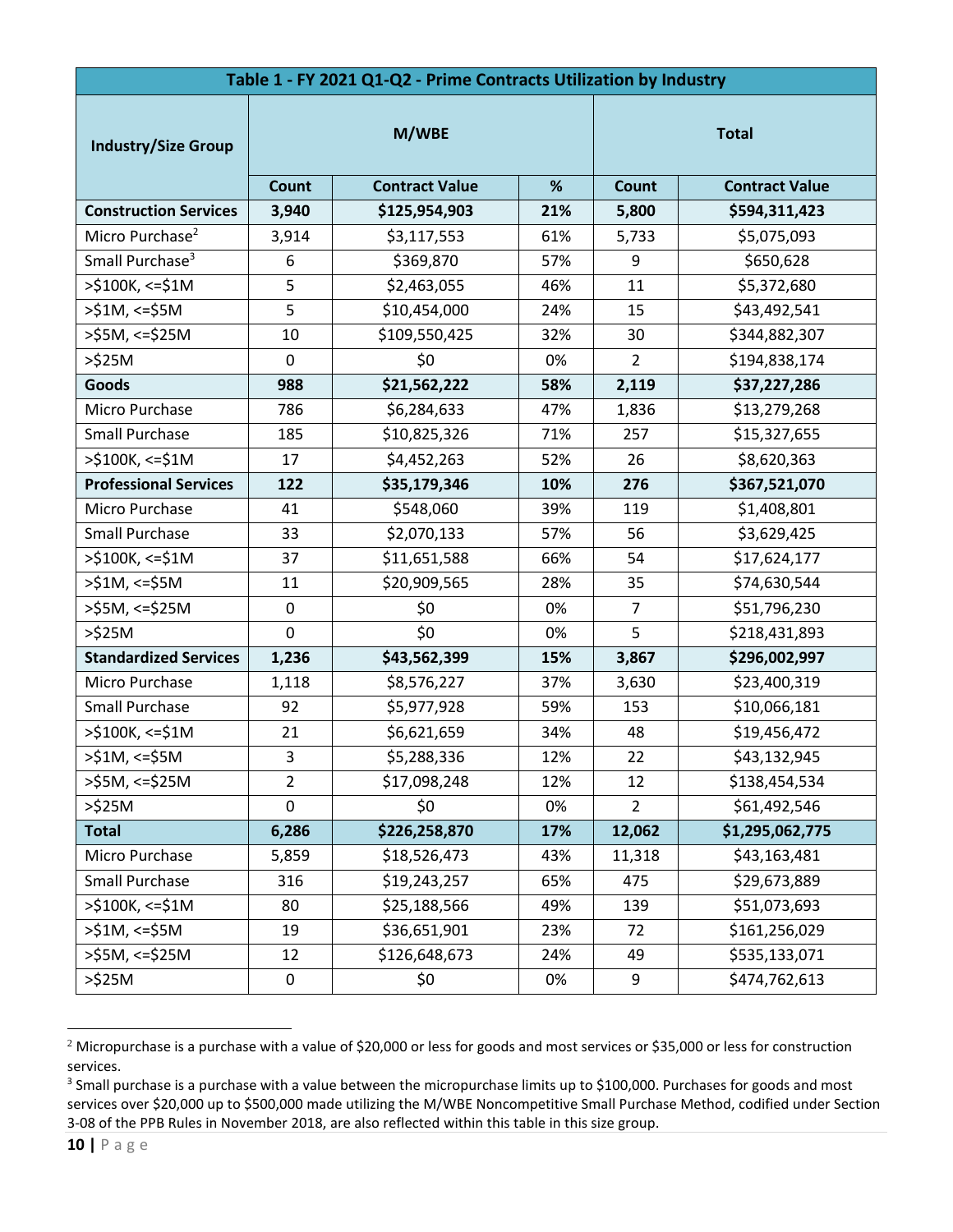Agencies are not required to apply participation requirements to certain types of contracts. See, NYC Administrative Code § 6-129(q) (1)-(7). Table 1 above and the subsequent discussion of M/WBE performance include those contracts that have been counted towards the City's M/WBE program.

As required by §6-129 of the Administrative Code, the M/WBE performance data (see Appendices – Tables A - F)<sup>4</sup> is summarized separately for each of the following categories: MBE, WBE, minority women (certified as both MBE and WBE), and total M/WBE. MBEs include all minority-owned businesses, regardless of gender. WBEs include all women-owned businesses regardless of race.

In those areas of procurement where agencies have greater discretion to target procurements to M/WBEs (i.e., micro purchases and small purchases), M/WBE utilization remains strong. In the first two quarters of FY 2021, M/WBEs were awarded nearly \$19 million worth of micro purchases, or 43% of the dollar value of all such awards. Additionally, for small purchases the M/WBE utilization rate was 65% of the dollar value of all such awards (over \$19 million awarded).

A total of 12,062 prime contracts were awarded during the first two quarters of FY 2021. M/WBE utilization on prime contracts during the reporting period is detailed below. Highlights include M/WBEs being awarded:

- 49% of the value of contract awards valued between \$100,000 and at or below \$1 million (over \$25 million);
- 23% of the value of contract awards valued between \$1 million and at or below \$5 million (approximately \$37 million);
- 24% of the value of contract awards valued between \$5 million and at or below \$25 million (approximately \$127 million); and
- 0% of the value of contracts awards valued over \$25 million.

Agency-by-agency and certification category details corresponding to Table 1 above are included in the Appendices to this report (Tables A - B).

Most prime contracts reflected in the data (except the professional services contracts, for example) are required by New York State law to be procured via competitive sealed bid. Under General Municipal Law (GML) § 103, agencies must, for the majority of the contracts covered by the program, accept the lowest

<sup>4</sup> Appendices - Tables A – I can be found on the MOCS website at [https://www1.nyc.gov/site/mocs/partners/m-wbe](https://www1.nyc.gov/site/mocs/partners/m-wbe-appendices.page)[appendices.page](https://www1.nyc.gov/site/mocs/partners/m-wbe-appendices.page)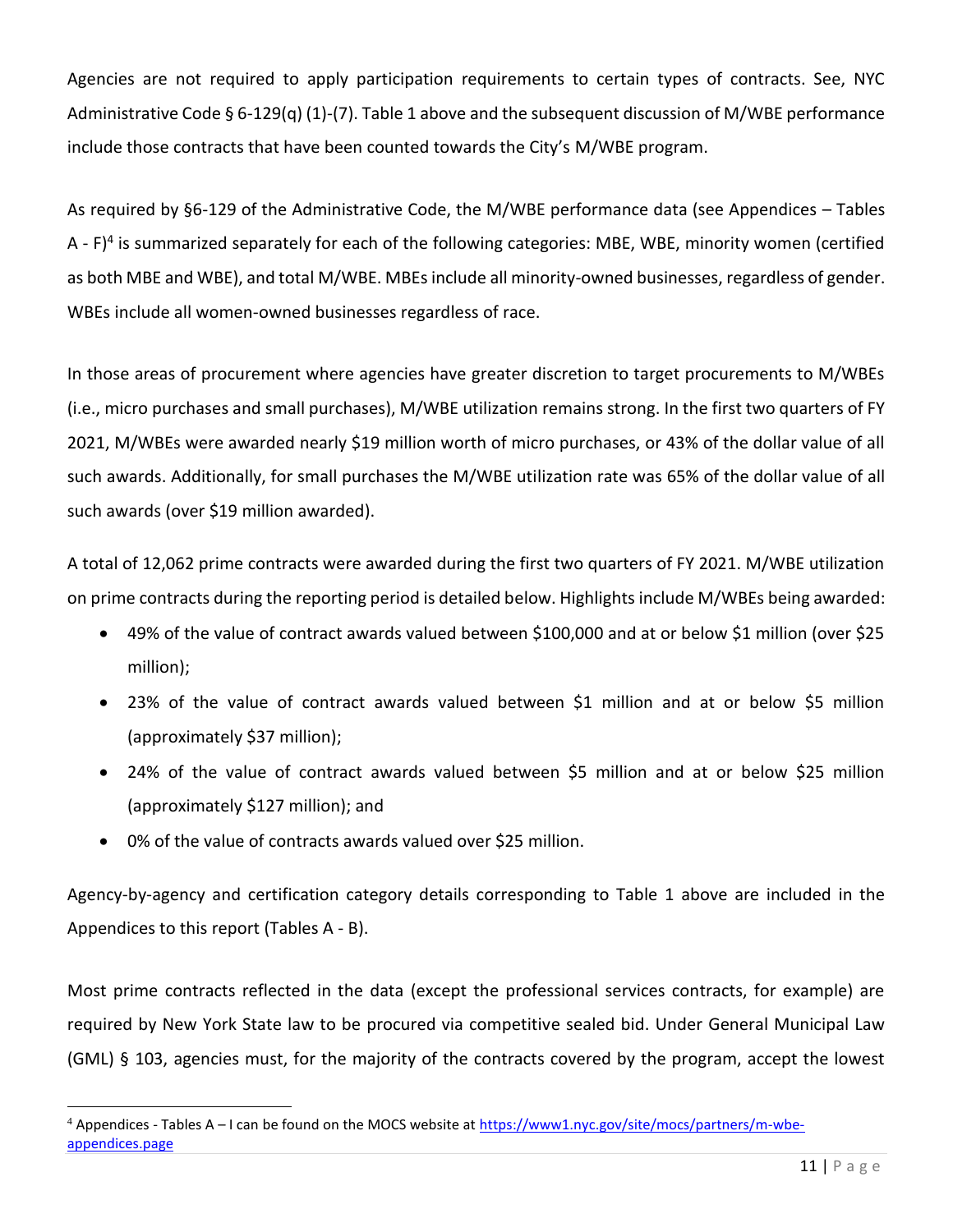responsible bid and may not give a bidder preference because of its M/WBE status. City agencies' efforts to achieve their M/WBE participation goals through prime contract awards are thus limited to such means as increased outreach and training aimed at encouraging M/WBEs to bid successfully on various procurements. Even for procurements not covered by GML § 103, such as professional services contracts, GML § 104-b precludes agencies from pursuing social policy goals unrelated to the procurement of goods and services, including M/WBE status. Thus, the citywide goals for prime contract awards must be viewed as aspirational, and agencies' performance may only be evaluated in terms of their efforts to make progress toward achieving the goals in light of the limited tools available to them for that purpose.

#### Prime Contracts with M/WBE Participation Goals

Under the M/WBE program, larger prime contracts with anticipated subcontracting are subject to participation goals and must be reported on pursuant to §6-129(l)(b)(i). During the reporting period, agencies awarded 77 new prime contracts subject to M/WBE participation requirements with 25% of the value of those awards made to certified M/WBE firms.

#### **Subcontract M/WBE Utilization**

M/WBE utilization with respect to approved subcontracts during the reporting period is demonstrated in Table 2 below. As shown, of the 461 approved subcontracts subject to the program, 256 were awarded to M/WBE firms. The approved subcontracts awarded to M/WBEs amounted to approximately \$56 million and represent 62% of the value of all qualifying subcontracts. For more details, see Appendices – Tables E - F.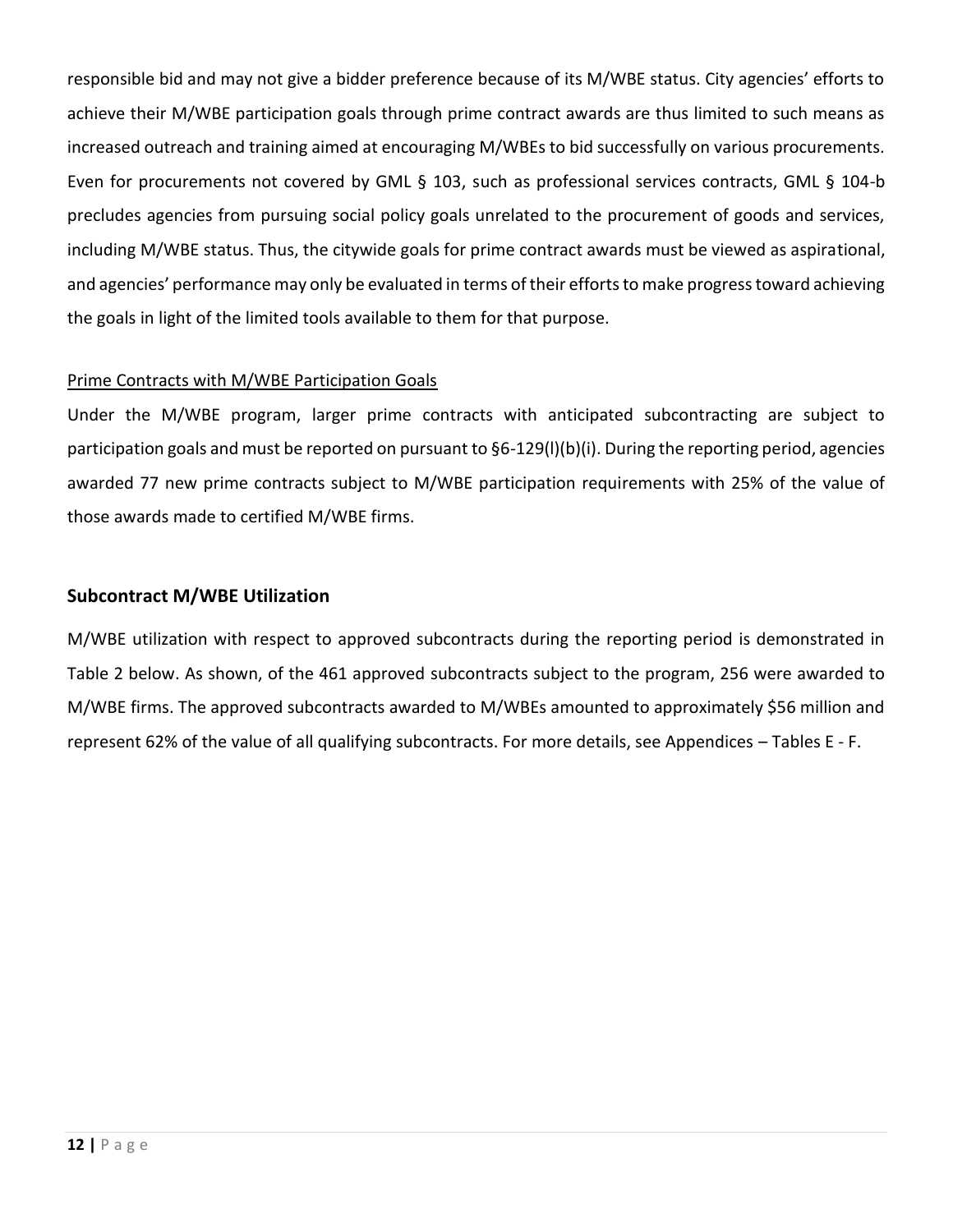| Table 2 - FY 2021 Q1-Q2 - Subcontracts Utilization by Industry |                |              |      |                |              |  |  |  |
|----------------------------------------------------------------|----------------|--------------|------|----------------|--------------|--|--|--|
| <b>Industry/Size Group</b>                                     | M/WBE          |              |      |                | <b>Total</b> |  |  |  |
|                                                                | <b>Count</b>   | <b>Value</b> | %    | <b>Count</b>   | Value        |  |  |  |
| <b>Construction</b>                                            | 180            | \$44,496,718 | 62%  | 325            | \$72,283,744 |  |  |  |
| Micro Purchase                                                 | 36             | \$383,423    | 48%  | 77             | \$801,074    |  |  |  |
| <b>Small Purchase</b>                                          | 68             | \$3,956,047  | 55%  | 126            | \$7,136,709  |  |  |  |
| >\$100K, <= \$1M                                               | 68             | \$23,386,807 | 61%  | 110            | \$38,285,686 |  |  |  |
| >\$1M, <=\$5M                                                  | 8              | \$16,770,441 | 81%  | 11             | \$20,730,276 |  |  |  |
| $>55M$ , <= $$25M$                                             | 0              | \$0          | 0%   | $\mathbf{1}$   | \$5,330,000  |  |  |  |
| $>525M$                                                        | 0              | \$0          | 0%   | 0              | \$0          |  |  |  |
| <b>Professional Services</b>                                   | 58             | \$9,088,767  | 61%  | 99             | \$14,781,388 |  |  |  |
| Micro Purchase                                                 | 15             | \$99,900     | 52%  | 27             | \$193,500    |  |  |  |
| <b>Small Purchase</b>                                          | 22             | \$1,296,475  | 57%  | 40             | \$2,266,561  |  |  |  |
| >\$100K, <= \$1M                                               | 20             | \$6,627,392  | 59%  | 31             | \$11,256,327 |  |  |  |
| $>51M$ , <= $55M$                                              | $\mathbf{1}$   | \$1,065,000  | 100% | $\mathbf{1}$   | \$1,065,000  |  |  |  |
| >\$5M, <=\$25M                                                 | 0              | \$0          | 0%   | $\Omega$       | \$0          |  |  |  |
| $>\frac{6}{2}$ 25M                                             | 0              | \$0          | 0%   | 0              | \$0          |  |  |  |
| <b>Standard Services</b>                                       | 18             | \$2,605,549  | 74%  | 37             | \$3,523,549  |  |  |  |
| Micro Purchase                                                 | $\overline{2}$ | \$25,000     | 27%  | 9              | \$93,000     |  |  |  |
| <b>Small Purchase</b>                                          | 12             | \$752,545    | 52%  | 23             | \$1,452,545  |  |  |  |
| >\$100K, <= \$1M                                               | 3              | \$628,004    | 81%  | $\overline{4}$ | \$778,004    |  |  |  |
| $>51M$ , <= $55M$                                              | $\mathbf{1}$   | \$1,200,000  | 100% | $\mathbf{1}$   | \$1,200,000  |  |  |  |
| >\$5M, <=\$25M                                                 | 0              | \$0          | 0%   | 0              | \$0          |  |  |  |
| $>\simeq$ 25M                                                  | 0              | \$0          | 0%   | 0              | \$0          |  |  |  |
| <b>Total</b>                                                   | 256            | \$56,191,033 | 62%  | 461            | \$90,588,681 |  |  |  |

#### **Waivers**

A vendor that plans to submit a bid or proposal in response to a solicitation for a contract that is subject to M/WBE participation goals may seek to request a reduction in the goals by filing a waiver request with the contracting agency during the pre-bid or pre-proposal stage. The agency and MOCS then evaluate the extent to which the vendor's business model and subcontracting history is consistent with this request. In order to qualify for a waiver, a vendor must show both the capacity to execute the contract with less subcontracting than projected and legitimate business reasons to do so. A vendor that receives a full waiver has demonstrated that they would be able to fully self-perform the contract without using subcontractors if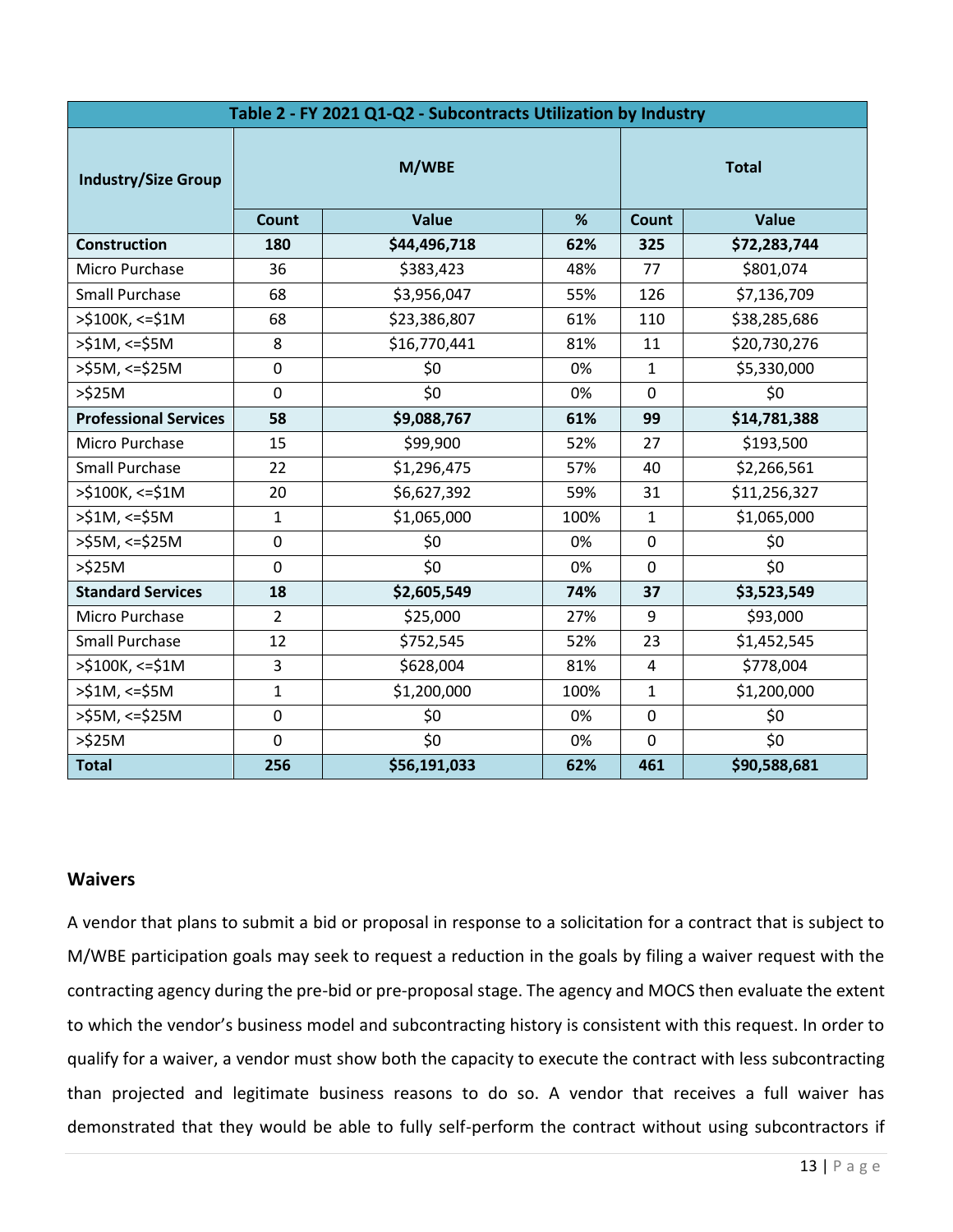awarded the contract. A vendor that obtains a partial waiver has demonstrated that they will subcontract at a lower amount than the participation goal established by the agency.

During the reporting period, vendors sought a total of 29 requests for waivers of the M/WBE participation requirements. Of those requests, 11 were denied, while 10 were approved as full waivers and 8 were approved as partial waivers, see Appendices – Table G. Since waivers may be granted only to vendors that demonstrate both the capacity to perform the prime contract without subcontracting and a prior contracting history of doing similar work without subcontracting, some of the waivers that were granted involved repeated requests from the same firms, as they sought multiple bidding opportunities. Thus, the 18 full and partial waivers were granted to a total of 13 individual firms. Waivers are determined during the pre-bid stage of the procurement.

During the reporting period, no contracts were registered where a winning vendor obtained either a full or partial waiver of the total participation goal. For more details, see Appendices – Table H.

#### **Large-Scale Procurement Approvals**

Prior to soliciting procurements with an anticipated value of over \$10 million, City agencies are required to seek MOCS approval to determine whether it is practicable to divide the proposed contract into smaller contracts and whether doing so would enhance competition among M/WBEs. During the reporting period, there were 24 registered contracts for which MOCS conducted large-scale procurement reviews. A full list is shown in Appendices Table I. The value of the 24 approved contracts shown in Appendices Table I is approximately \$569 million.

Approximately 43% of the value of the large-scale approvals in the first two quarters of FY 2021 was for either single indivisible projects or projects with multiple sites. These approvals were for projects in which separate and smaller contracts would not enhance M/WBE opportunities. For more details, see Appendices – Table I.

#### **Complaints, Modifications and Noncompliance**

There were three findings of noncompliance during the reporting period. The first involved a Department of Design and Construction ("DDC") contract for the construction of pedestrian ramps. Due to design issues,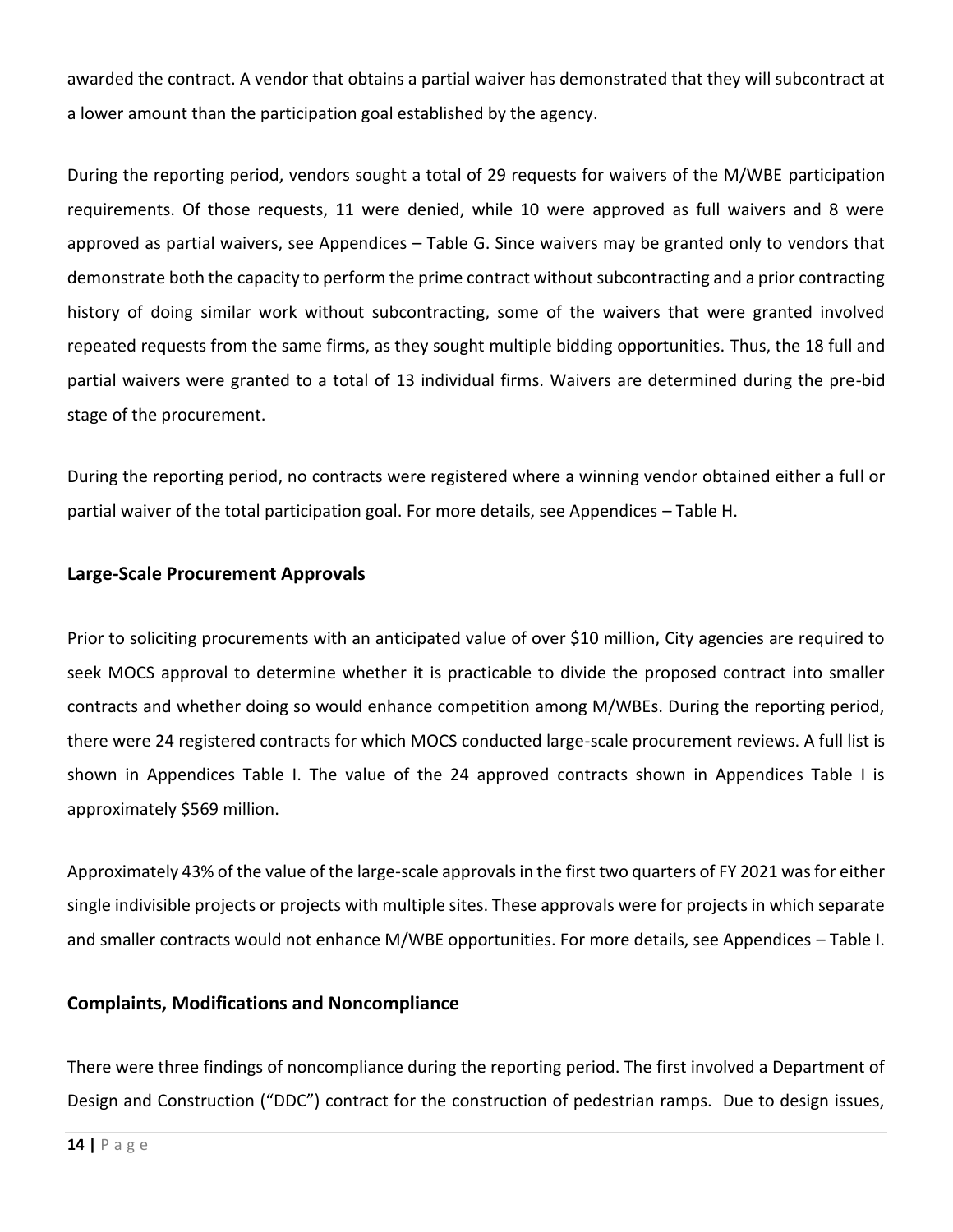DDC removed two out of the three worksites from the scope of the project during the performance of the contract. While the prime contractor was able to utilize M/WBE subcontractors for two of the three scopes originally outlined in their MWBE utilization plan, the removal of worksites led to the loss of the MWBE subcontractor outlined for the third scope. As an alternative, the prime contractor attempted to find an M/WBE subcontractor to perform additional scopes of work but failed to receive any proposals from the M/WBE vendors solicited. Given that the contractor's inability to meet the goal was largely caused by DDC's removal of the worksites from the scope of the contract, DDC did not pursue enforcement actions against the vendor. However, due to the contractor's failure to seek assistance from DDC to help mitigate the issue when they determined they would be unable to meet the overall M/WBE goal on the contract, DDC issued a formal letter of noncompliance to the contractor.

The second noncompliance finding involved a DDC contract for the installation of distribution water mains and appurtenances. Due to design changes after the start of the contract, one of the prime contractor's initial M/WBE subcontractors was unable to complete their anticipated scope of work. The contractor was unsuccessful in finding other qualified M/WBEs even after undertaking good faith efforts. Additionally, the removal of two worksite locations from the project by DDC and the significant reduction of another scope to be performed by an M/WBE, further impacted the prime vendor's ability to subcontract additional work to M/WBEs to meet the goal. However, the prime contractor failed to submit a modification request to reduce the M/WBE participation goal until after the project's substantial completion. While DDC issued a letter of noncompliance as the contractor failed to request a modification in a timely manner, the agency did not pursue enforcement actions in light of the reduction of several scopes of work affecting the vendor's ability to meet the goal and the contractor's good faith efforts to find additional M/WBE firms.

The final noncompliance matter related to a DDC contract for the construction of right-of-way green infrastructure. The prime vendors, as part of a Joint Venture (JV), agreed to meet the goal through subcontracting a number of work areas to M/WBE firms. Several of these scopes were reduced due to a number of causes including field conditions, fabrication errors and inaccurate bid quantities whichsignificantly impacted the JV's ability to maximize the use of M/WBE firms. Throughout construction, the JV showed good faith efforts to meet the goal by proposing additional M/WBE firms to DDC, facilitating M/WBE certification for one of their existing subcontractors, and providing updates and documents in a timely manner. However, these attempts could not adequately mitigate the substantial reduction in various